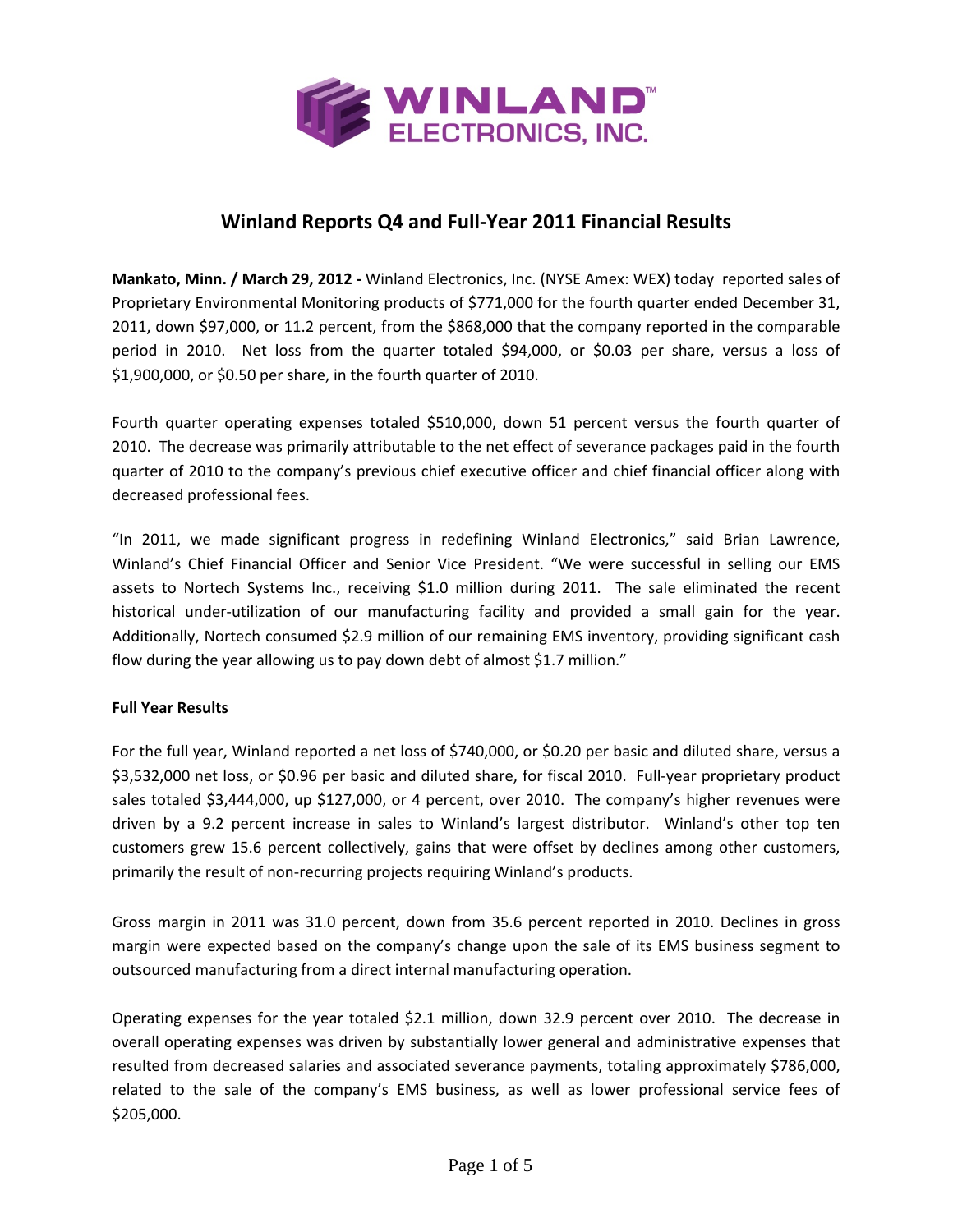During the year, sales and marketing expenses were up approximately \$30,000 due to anticipated trade show expenses. In 2011, the company funded research and development activities resulting in expenses of \$237,000, primarily for the development of the company's EnviroAlert EA800‐ip product.

"With the EMS business segment no longer requiring focus, we turned our attention to our proprietary product offerings and invested in our latest product, the EnviroAlert EA800‐ip," Lawrence said. "This product enhancement to our award winning EA800 product line provides for remote monitoring and modification of sensor settings, meeting a critical need for companies who must maintain regulatory compliance. We anticipate the EA800‐ip to favorably impact our results of operations for 2012."

## **About Winland Electronics**

Winland Electronics, Inc. (www.winland.com) is an industry leader of critical condition monitoring devices. Products including EnviroAlert, WaterBug, TempAlert, Vehicle Alert and more are designed in‐ house to monitor critical conditions for industries including health/medical, grocery/food service, commercial/industrial, as well as agriculture and residential. Proudly made in the USA, Winland products are compatible with any hard wire or wireless alarm system and are available through distribution worldwide. Headquartered in Mankato, MN, Winland trades on the NYSE Amex Exchange under the symbol WEX.

CONTACT: Brian Lawrence Tony Carideo CFO & Senior Vice President The Carideo Group, Inc. (507) 625‐7231 (612) 317‐2881

## **Cautionary Statements**

Certain statements contained in this press release and other written and oral statements made from time to time by the company do not relate strictly to historical or current facts. As such, they are considered forward‐looking statements, which provide current expectations or forecasts of future events. The statements included in this release with respect to the following matters are forward looking statements; that (i) the EnviroAlert EA800-ip meets a critical need for companies who must maintain regulatory compliance; and (ii) the EnviroAlert EA800‐ip will positively affect the company's operating results in 2012. These statements involves risks and uncertainties, known and unknown, including among other risks that (i) the EnviroAlert EA800‐ip meets and will continue to meet the critical need of companies to maintain regulatory compliance; and (ii) the EnviroAlert EA800‐ip will positively affect the company's operating results going forward. Consequently, no forward‐looking statement can be guaranteed and actual results may vary materially.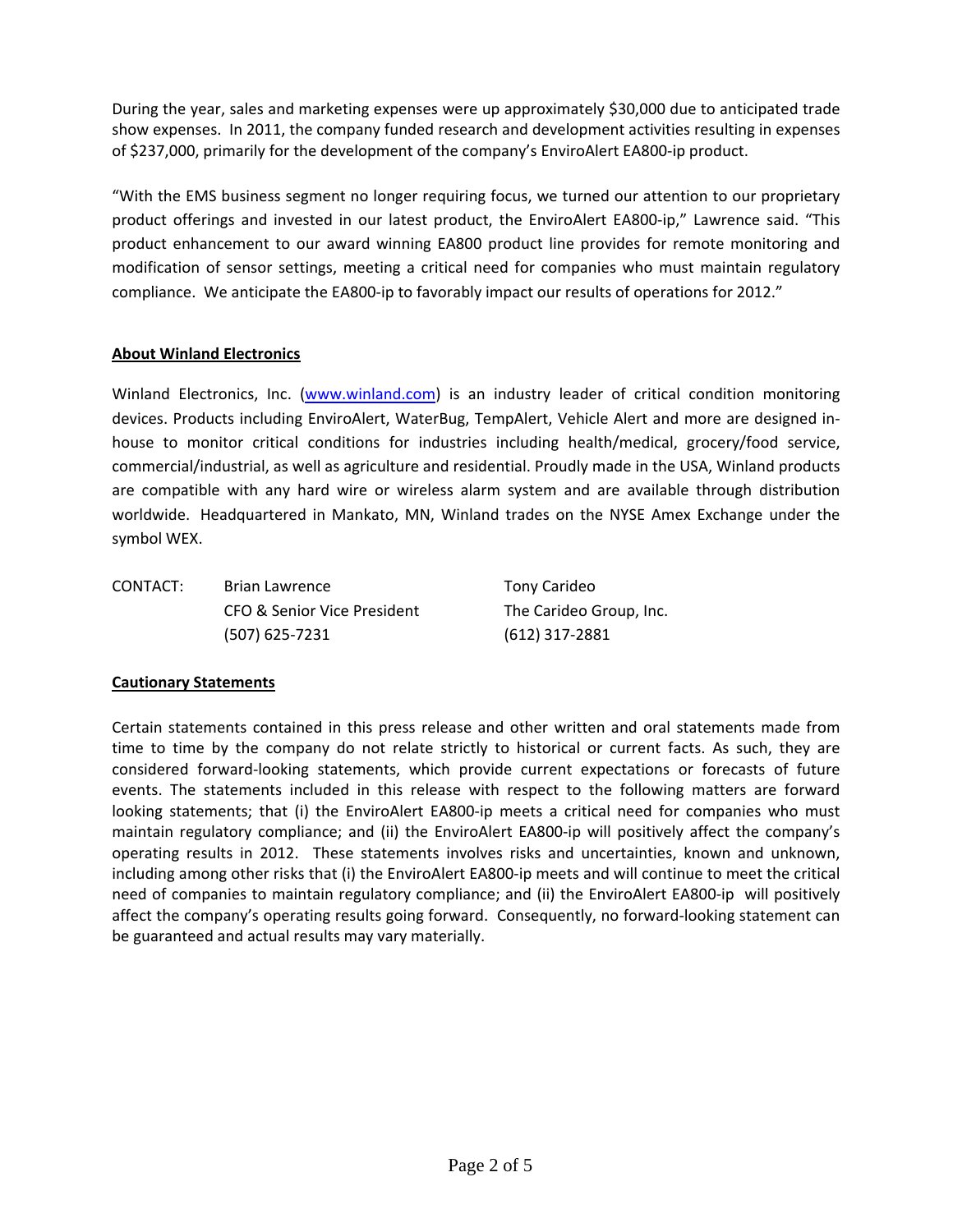# **Winland Electronics, Inc. Statement of Operations**

(In Thousands, Except Share and Per Share Data)

|                                                      | (Unaudited)<br><b>For the Three Months</b><br><b>Ended December 31,</b> |        |                        | (Audited)<br><b>For the Twelve Months</b><br><b>Ended December 31,</b> |                                 |         |                          |                          |
|------------------------------------------------------|-------------------------------------------------------------------------|--------|------------------------|------------------------------------------------------------------------|---------------------------------|---------|--------------------------|--------------------------|
|                                                      |                                                                         |        |                        |                                                                        |                                 |         |                          |                          |
|                                                      |                                                                         | 2011   |                        | 2010                                                                   |                                 | 2011    |                          | 2010                     |
| Net sales                                            | $\overline{\boldsymbol{\zeta}}$                                         | 771    | $\overline{\varsigma}$ | 868                                                                    | $\overline{\boldsymbol{\zeta}}$ | 3,444   | $\overline{\mathcal{S}}$ | 3,317                    |
| Cost of sales                                        |                                                                         | 577    |                        | 686                                                                    |                                 | 2,378   |                          | 2,135                    |
| <b>Gross profit</b>                                  |                                                                         | 194    |                        | 182                                                                    |                                 | 1,066   |                          | 1,182                    |
| Operating expenses:                                  |                                                                         |        |                        |                                                                        |                                 |         |                          |                          |
| General and administrative                           |                                                                         | 159    |                        | 806                                                                    |                                 | 852     |                          | 2,143                    |
| Sales and marketing                                  |                                                                         | 264    |                        | 234                                                                    |                                 | 1,000   |                          | 970                      |
| Research and development                             |                                                                         | 87     |                        |                                                                        |                                 | 237     |                          | $\overline{\phantom{a}}$ |
|                                                      |                                                                         | 510    |                        | 1,040                                                                  |                                 | 2,089   |                          | 3,113                    |
| <b>Operating loss</b>                                |                                                                         | (316)  |                        | (858)                                                                  |                                 | (1,023) |                          | (1,931)                  |
| Other income (expenses):                             |                                                                         |        |                        |                                                                        |                                 |         |                          |                          |
| Interest expense                                     |                                                                         | (9)    |                        | (99)                                                                   |                                 | (54)    |                          | (175)                    |
| Rental revenue                                       |                                                                         | 261    |                        |                                                                        |                                 | 261     |                          |                          |
| Other, net                                           |                                                                         | 9      |                        | (130)                                                                  |                                 | 26      |                          | 8                        |
|                                                      |                                                                         | 261    |                        | (229)                                                                  |                                 | 233     |                          | (167)                    |
| Loss from continuing operations before income        |                                                                         |        |                        |                                                                        |                                 |         |                          |                          |
| taxes                                                |                                                                         | (55)   |                        | (1,087)                                                                |                                 | (790)   |                          | (2,098)                  |
|                                                      |                                                                         |        |                        |                                                                        |                                 |         |                          |                          |
| Income tax benefit (expense)                         |                                                                         |        |                        | $\overline{2}$                                                         |                                 | (9)     |                          | 89                       |
| Loss from continuing operations                      |                                                                         | (55)   |                        | (1,085)                                                                |                                 | (799)   |                          | (2,009)                  |
| Gain (loss) from discontinued operations, net of tax |                                                                         | (39)   |                        | (781)                                                                  |                                 | 59      |                          | (1, 523)                 |
| <b>Net loss</b>                                      |                                                                         | (94)   |                        | (1,866)                                                                | S                               | (740)   |                          | (3, 532)                 |
| Loss per common share data:                          |                                                                         |        |                        |                                                                        |                                 |         |                          |                          |
| <b>Basic and diluted</b>                             | \$                                                                      | (0.03) | \$                     | (0.50)                                                                 | \$                              | (0.20)  | \$                       | (0.96)                   |
| Loss from continuing operations per common share     |                                                                         |        |                        |                                                                        |                                 |         |                          |                          |
| data:                                                |                                                                         |        |                        |                                                                        |                                 |         |                          |                          |
| <b>Basic and diluted</b>                             | \$                                                                      | (0.02) | \$                     | (0.29)                                                                 | \$                              | (0.22)  | \$                       | (0.55)                   |
| Income (loss) from discontinued operations per       |                                                                         |        |                        |                                                                        |                                 |         |                          |                          |
|                                                      |                                                                         |        |                        |                                                                        |                                 |         |                          |                          |
| common share data:                                   |                                                                         |        |                        |                                                                        |                                 |         |                          |                          |
| <b>Basic and diluted</b>                             | \$                                                                      | (0.01) | \$                     | (0.21)                                                                 | \$                              | 0.02    | \$                       | (0.41)                   |
| Weighted-average number of common shares             |                                                                         |        |                        |                                                                        |                                 |         |                          |                          |
| outstanding:                                         |                                                                         |        |                        |                                                                        |                                 |         |                          |                          |
| <b>Basic and diluted</b>                             | 3,701,630                                                               |        | 3,699,230              |                                                                        | 3,701,045                       |         | 3,693,009                |                          |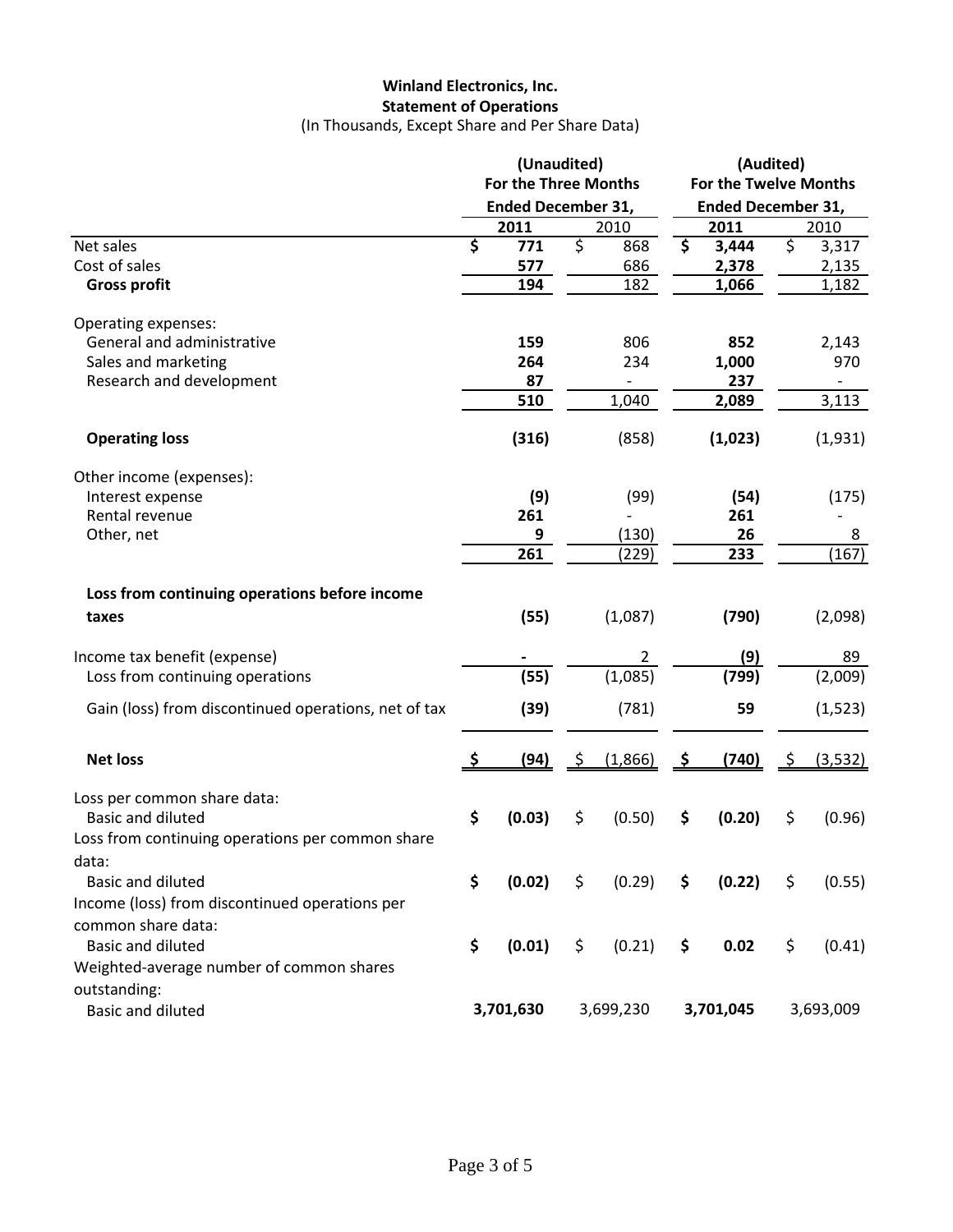#### (In Thousands) **Winland Electronics, Inc. Balance Sheets As of December 31, 2011 and 2010**

|                                                                                                                                                     |     | December 31, |         |              |
|-----------------------------------------------------------------------------------------------------------------------------------------------------|-----|--------------|---------|--------------|
| <b>Assets</b>                                                                                                                                       |     | 2011         |         | 2010         |
| <b>Current Assets</b>                                                                                                                               |     |              |         |              |
| Cash and cash equivalents                                                                                                                           | \$  | 1,031        | \$      | 318          |
| Accounts receivable, less allowance for doubtful                                                                                                    |     |              |         |              |
| accounts of \$7 and \$10 as of December 31, 2011 and 2010, respectively                                                                             |     | 449          |         | 547          |
| Refundable income taxes                                                                                                                             |     |              |         | 277          |
| Inventories                                                                                                                                         |     | 567          |         | 112          |
| Prepaid expenses and other assets                                                                                                                   |     | 31           |         | 87           |
| Current assets of discontinued operations                                                                                                           |     |              |         | 4,649        |
| <b>Total current assets</b>                                                                                                                         |     | 2,078        |         | 5,990        |
| Property and Equipment, at cost                                                                                                                     |     |              |         |              |
| Property and equipment                                                                                                                              |     | 314          |         | 3,750        |
| Less accumulated depreciation and amortization                                                                                                      |     | 246          |         | 1,447        |
| Net property and equipment                                                                                                                          |     | 68           |         | 2,303        |
| Assets held for sale, net                                                                                                                           |     | 2,135        |         |              |
| Deferred rent receivable                                                                                                                            |     | 261          |         |              |
| Property and equipment of discontinued operations, net                                                                                              |     |              |         | 1,151        |
| <b>Total assets</b>                                                                                                                                 | -\$ | 4,542        | \$      | 9,444        |
| Liabilities and Stockholders' Equity<br><b>Current Liabilities</b>                                                                                  |     |              |         |              |
| Revolving line-of-credit                                                                                                                            | \$  |              | \$      |              |
|                                                                                                                                                     |     |              |         | 1,249<br>448 |
| Current maturities of long-term debt                                                                                                                |     | 421          |         | 381          |
| Accounts payable<br>Other short-term tax liabilities                                                                                                |     |              |         | 68           |
| <b>Accrued liabilities:</b>                                                                                                                         |     |              |         |              |
|                                                                                                                                                     |     | 110          |         | 410          |
| Compensation<br>Other                                                                                                                               |     | 30           |         | 35           |
| Current liabilities of discontinued operations                                                                                                      |     |              |         | 2,084        |
| <b>Total current liabilities</b>                                                                                                                    |     | 561          |         | 4,675        |
|                                                                                                                                                     |     |              |         |              |
| Long-Term Liabilities                                                                                                                               |     |              |         |              |
| Deferred revenue                                                                                                                                    |     | 106          |         | 114          |
| Long-term liabilities of discontinued operations                                                                                                    |     |              |         | 29           |
| <b>Total long-term liabilities</b>                                                                                                                  |     | 106          |         | 143          |
| <b>Total liabilities</b>                                                                                                                            |     | 667          |         | 4,818        |
| Stockholders' Equity                                                                                                                                |     |              |         |              |
| Common stock, par value \$0.01 per share; authorized 20,000,000 shares;<br>issued and outstanding 3,701,630 and 3,699,230 shares as of December 31, |     |              |         |              |
| 2011 and 2010                                                                                                                                       |     | 37           |         | 37           |
| Additional paid-in capital                                                                                                                          |     | 5,014        |         | 5,025        |
| <b>Accumulated deficit</b>                                                                                                                          |     | (1, 176)     |         | (436)        |
| Total stockholders' equity                                                                                                                          |     | 3,875        |         | 4,626        |
| Total liabilities and stockholders' equity                                                                                                          |     | 4,542        | $\zeta$ | 9,444        |